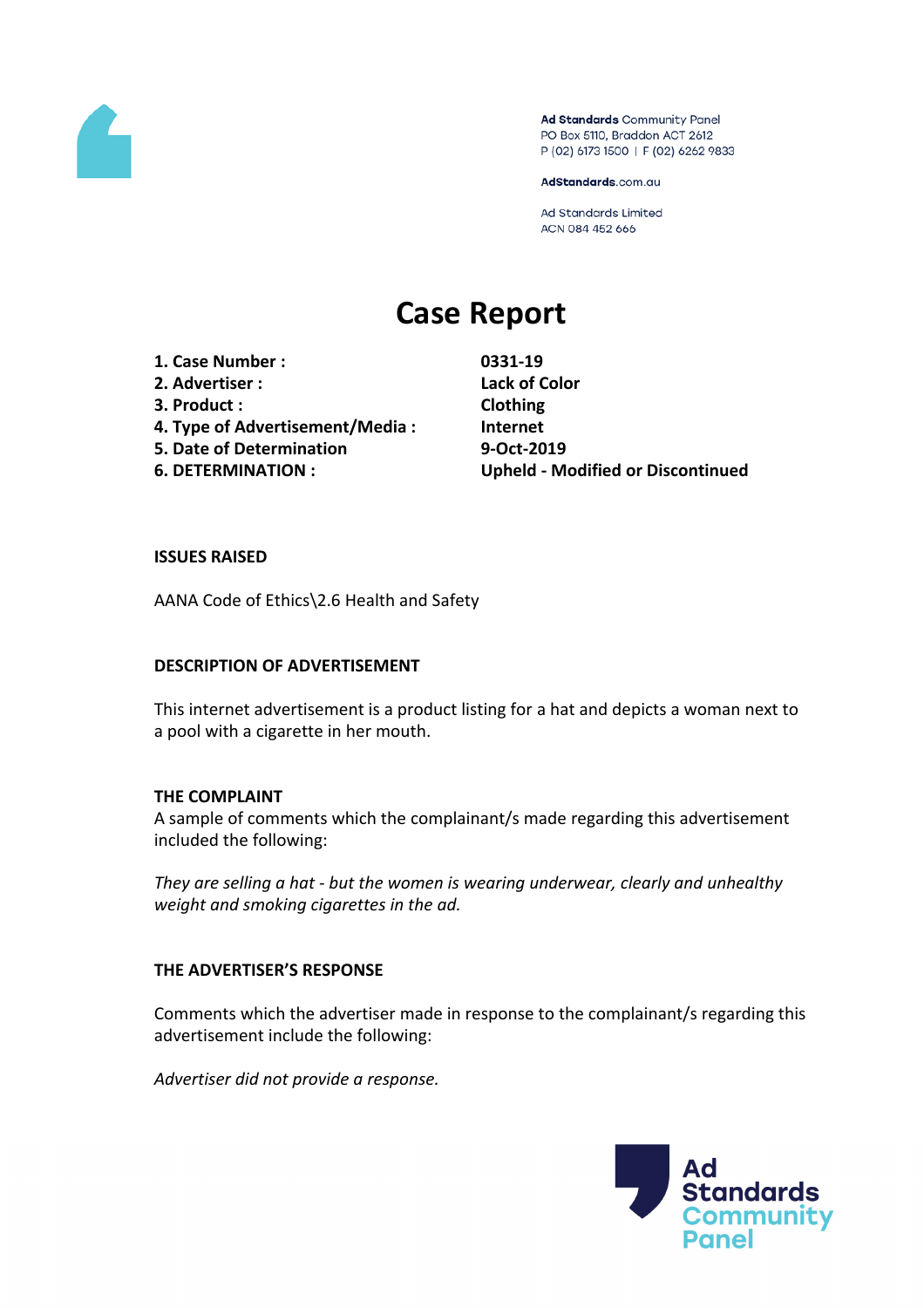

#### **THE DETERMINATION**

The Ad Standards Community Panel (the Panel) considered whether this advertisement breaches Section 2 of the AANA Code of Ethics (the Code).

The Panel noted the complainant's concern that the advertisement depicts a woman standing in underwear, smoking, and appearing to be of an unhealthy weight.

The Panel viewed the advertisement and noted the advertiser did not respond.

The Panel considered whether the advertisement was in breach of Section 2.6 of the Code. Section 2.6 of the Code states: "Advertising or Marketing Communications shall not depict material contrary to Prevailing Community Standards on health and safety".

The Panel first considered the complainant's concern that the woman depicted appears to be an unhealthy weight.

The Panel noted that the woman's right arm does appear to be very thin, and her thighs appear to be thin.

The Panel considered that the woman's pose appears contorted and unnatural. The Panel considered it likely the image had been edited, however considered that a strange pose was not of itself a breach of the Code.

The Panel noted that the advertisement did not show the woman's ribcage, stomach, or back and considered that it was difficult to determine whether the woman was malnourished or unhealthily thin.

The Panel considered that although the woman depicted did appear slim, the Panel considered that without further imagery, her frame could not be considered to be contrary to Prevailing Community Standards on health and safety in relation to body weight.

The Panel then considered the complainant's concern that the advertisement depicts smoking.

The Panel noted it had previously upheld a similar image which showed a man holding a pipe in case 0410/12 where:

*"The Board noted the advertisement features an image of a man with a pipe being held in his mouth.*

*The Board noted that its role is not to determine whether an advertisement complies with the provisions of relevant legislation related to advertising cigarettes or tobacco products.*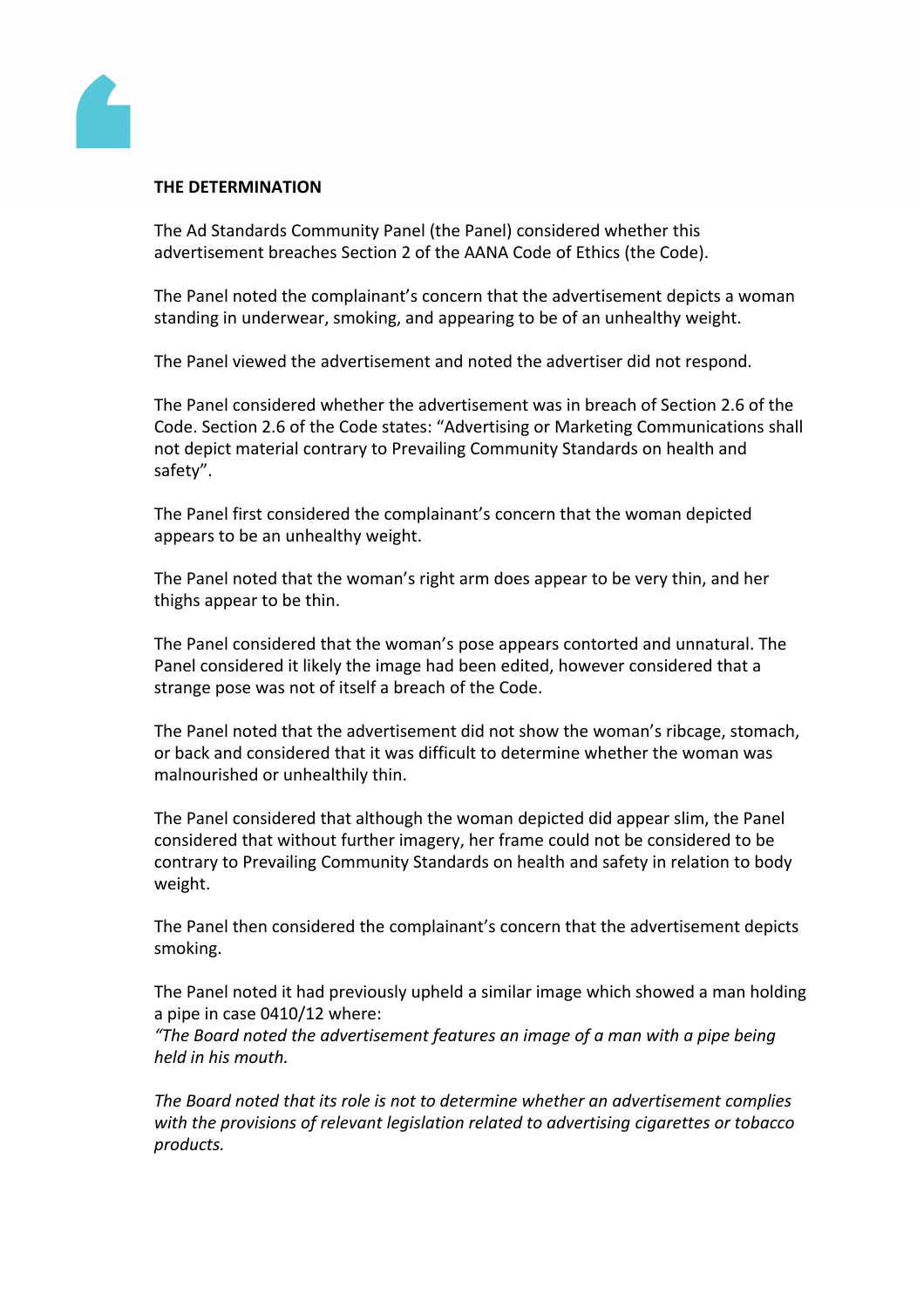

*In relation to the advertisement's compliance with the Code of Ethics the Board considered whether the depiction of a person who appears to be smoking a pipe was a depiction of material that contravened prevailing community standards on health and safety. The Board noted that government policy is to reduce the exposure of the public to messages and images that may persuade them to start or continue smoking or use tobacco products. The Board considered that while the community tolerates a level of smoking it does not tolerate images which promote smoking as glamorous or fashionable.*

*The Board noted the advertiser's response that the man in the image is a picture of the designer of the product. The Board noted that the man is presented in a manner that is sophisticated and formal. He is seated on a formal chair and is wearing a business style shirt.*

*The Board affirmed its strong view that images glamorising smoking should not be permitted and amounts to a depiction of material contrary to prevailing standards on community health and safety and contravene section 2.6 of the Code. Consistent with previous decisions (521/10, 131/11 and 140/12) the Board considered that the depiction of the gentleman of smoking did glamorize smoking and is contrary to community standards on health and safety regarding smoking."*

The Panel noted that the current advertisement had a 1970's theme, by the depiction of a rotary phone and the architecture of the house.

In the current advertisement the Panel noted that the woman is depicted standing by a pool and that the house in the background is quite large. The Panel considered that the overall impression of the advertisement was aspirational. The Panel considered that fashion/glamour style of the advertisement amounted to a suggestion that smoking is a sophisticated activity.

Consistent with its previous determination the Panel considered that presenting smoking in a positive or aspirational manner is contrary to Prevailing Community Standards on health and safety and determined that the advertisement did breach Section 2.6 of the Code.

Finding that the advertisement did breach Section 2.6 of the Code, the Panel upheld the complaint.

## **THE ADVERTISER'S RESPONSE TO DETERMINATION**

We write with reference to your letter dated 17 October 2019 regarding the Ad Standards Community Panel's determination for Case reference number: 0331-19.

Black Montana Pty Ltd trading as Lack of Color (Lack of Color) has considered the Panel's determination and appreciates the opportunity to provide an 'Advertiser's Statement' in response.